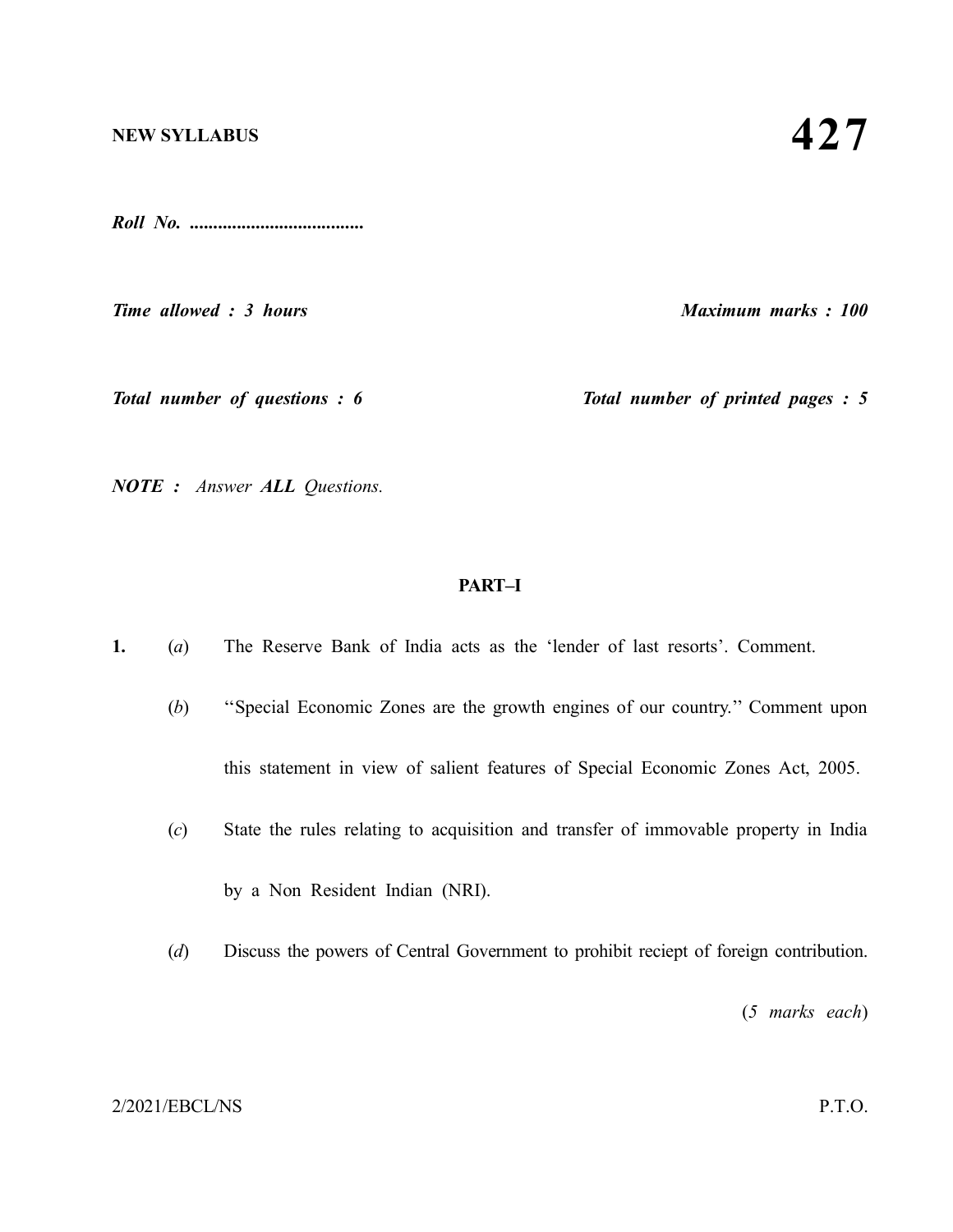#### : 2 :

## *Attempt all parts of either Q. No. 2 or Q. No. 2A*

- **2.** (*a*) What is the procedure of raising external commercial borrowings ? Explain.
	- (*b*) Explain various modes of acquiring property outside India by a Resident Indian.
	- (*c*) Can a resident individual acquire/sell foreign securities without prior approval of Reserve Bank of India ? Comment.
	- (*d*) Explain the legal tender character of notes under RBI Act, 1934.
	- (*e*) What is the object and scope of Foreign Exchange Management Act, 1999 ? (*4 marks each*)

## *OR (Alternate question to Q. No. 2)*

- **2A.** (*i*) What is Liberalised Remittance Scheme ? What are the facilities available to students for pursuing their studies abroad under this scheme ? Explain.
	- (*ii*) Under what circumstances the Reserve Bank of India may cancel a certificate of registration granted to non-banking financial company (NBFC) under RBI Act, 1934 ?
	- (*iii*) What are the objectives of Payment and Settlement System Act, 2007 ?
	- (*iv*) What are the basic objectives of Present Foreign Trade Policy ? Explain.
	- (*v*) What are the various classes of Non-banking Financial Companies on the basis of their activities ?

(*4 marks each*)

#### 2/2021/EBCL/NS Contd. ........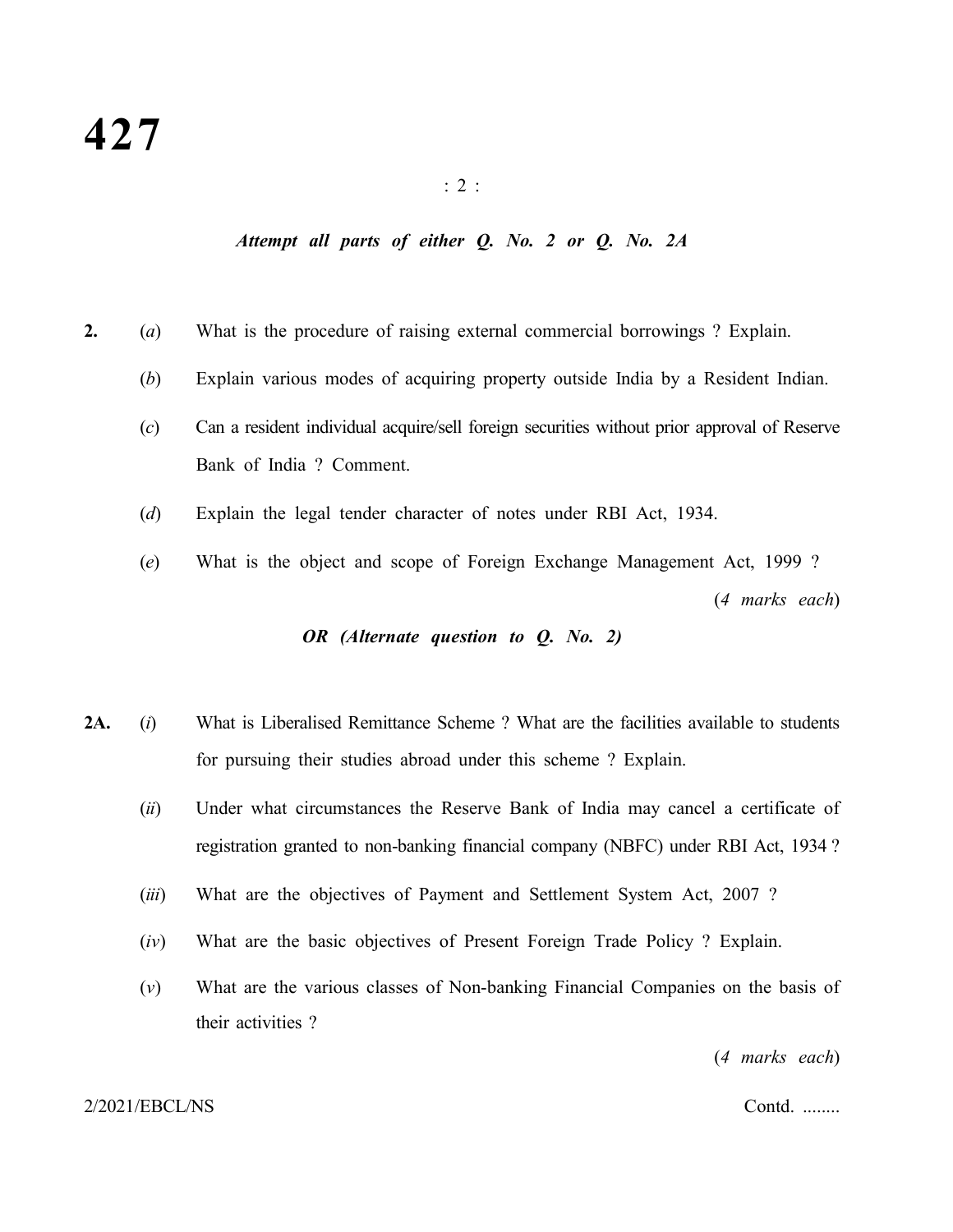#### : 3 :

#### **PART–II**

- **3.** (*a*) What do you mean by Cartel ?
	- (*b*) What do you understand by Anti-Competitive Agreements under the Competition Act, 2002 ?
	- (*c*) What do you understand by the term ''Combination'' under the Competition Act, 2002 ?
	- (*d*) What is 'Collusive bidding' ? In which ways collusive bidding may occur ?
	- (*e*) What constitutes 'abuse of Dominance' under Conspetition Act, 2002 ? Critically analyse the relevant provisions.

(*3 marks each*)

- **4.** (*a*) What are the factors which are taken into account by the Commission to determine the dominance position of an enterprise under the Competition Act, 2002. Discuss.
	- (*b*) The basic purpose of Competition Policy and law is to preserve and promote competition as a means of ensuring efficint allocation of resources in an economy. Discuss.

(*5 marks each*)

### **PART–III**

- **5.** (*a*) F, for natural love and affection, promises to give her daughter D  $\bar{\tau}$  1,00,000. But after some time F refuses to fullfil his promise. Advice D what she should do ? (*4 marks*)
	- (*b*) Whether a person who has obtained possession of an instrument by theft, or under a forged endorsement is a holder under the Negotiable Instrument Act, 1881 ? Discuss.

(*4 marks*)

#### 2/2021/EBCL/NS P.T.O.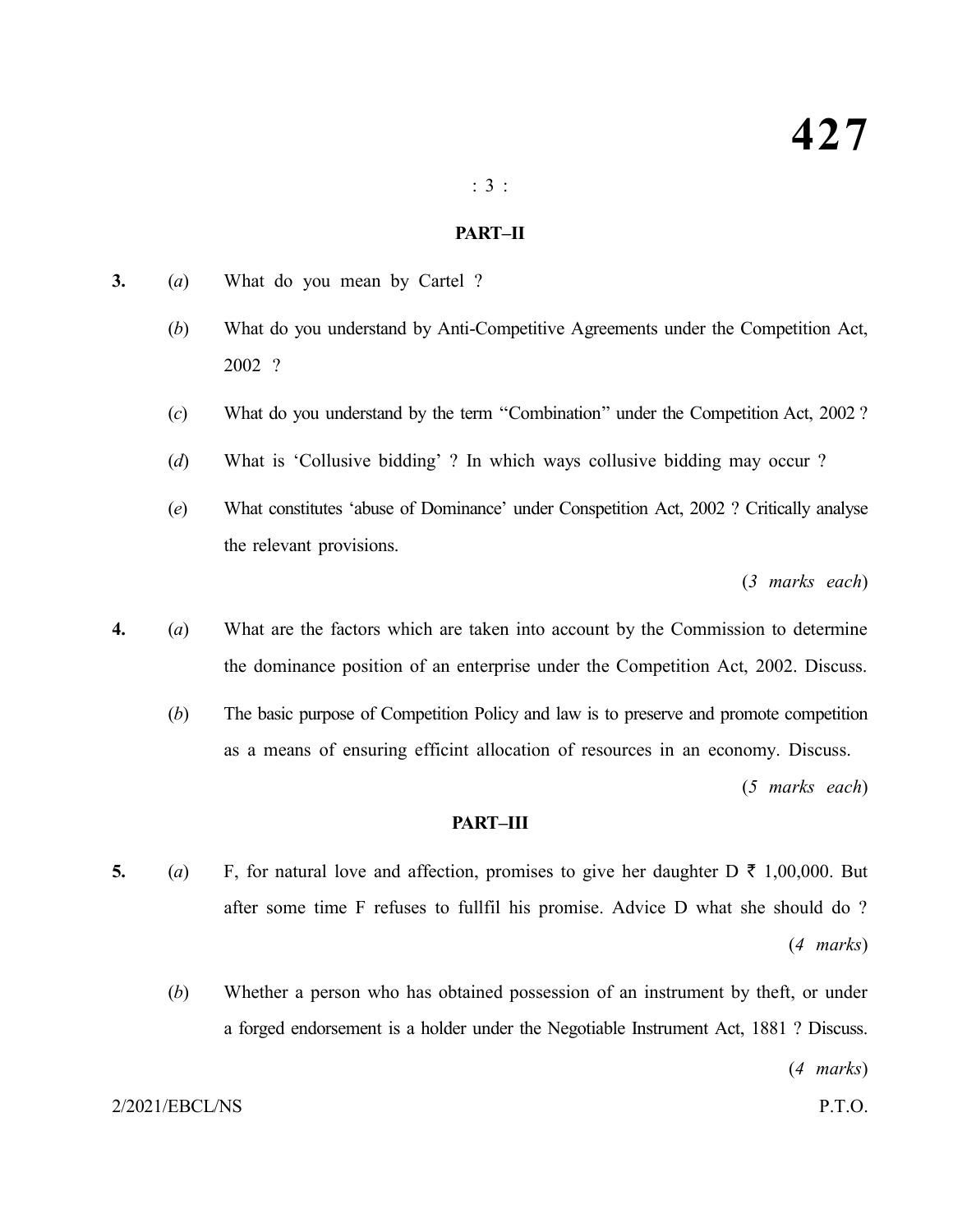(*c*) A is the tenant of B. A asks B to clean, repair and maintain the building. B refuses. There is no provision in the lease agreement in respect of cleaning, repairing and maintaining the building. However 'A' files a claim against 'B' under Consumer Protection Act, 2019. Decide referring the relevant provisions of law.

(*4 marks*)

(*d*) A gifts  $\bar{\tau}$  one lakh to B, reserving right to take back  $\bar{\tau}$  ten thousand out of that at his desire with B's assent. Decide the validity of this gift in the light of relevant provisions of law.

(*4 marks*)

(*e*) X and Y, buy 50 bales of cotton agreeing to divide these between them. Decide whether X and Y are partners ? Support your answer in light of Indian Partnership Act, 1932.

(*4 marks*)

# *Attempt all parts of either Q. No. 6 or Q. No. 6A*

- **6.** Distinguish between the following :
	- (*a*) English mortgage and mortgage by conditional sale
	- (*b*) Condition and warranty
	- (*c*) Promissory Note and Bill of Exchange
	- (*d*) Indeminity and Guarantee
	- (*e*) Charge and mortgage.

(*3 marks each*)

#### 2/2021/EBCL/NS Contd. ........